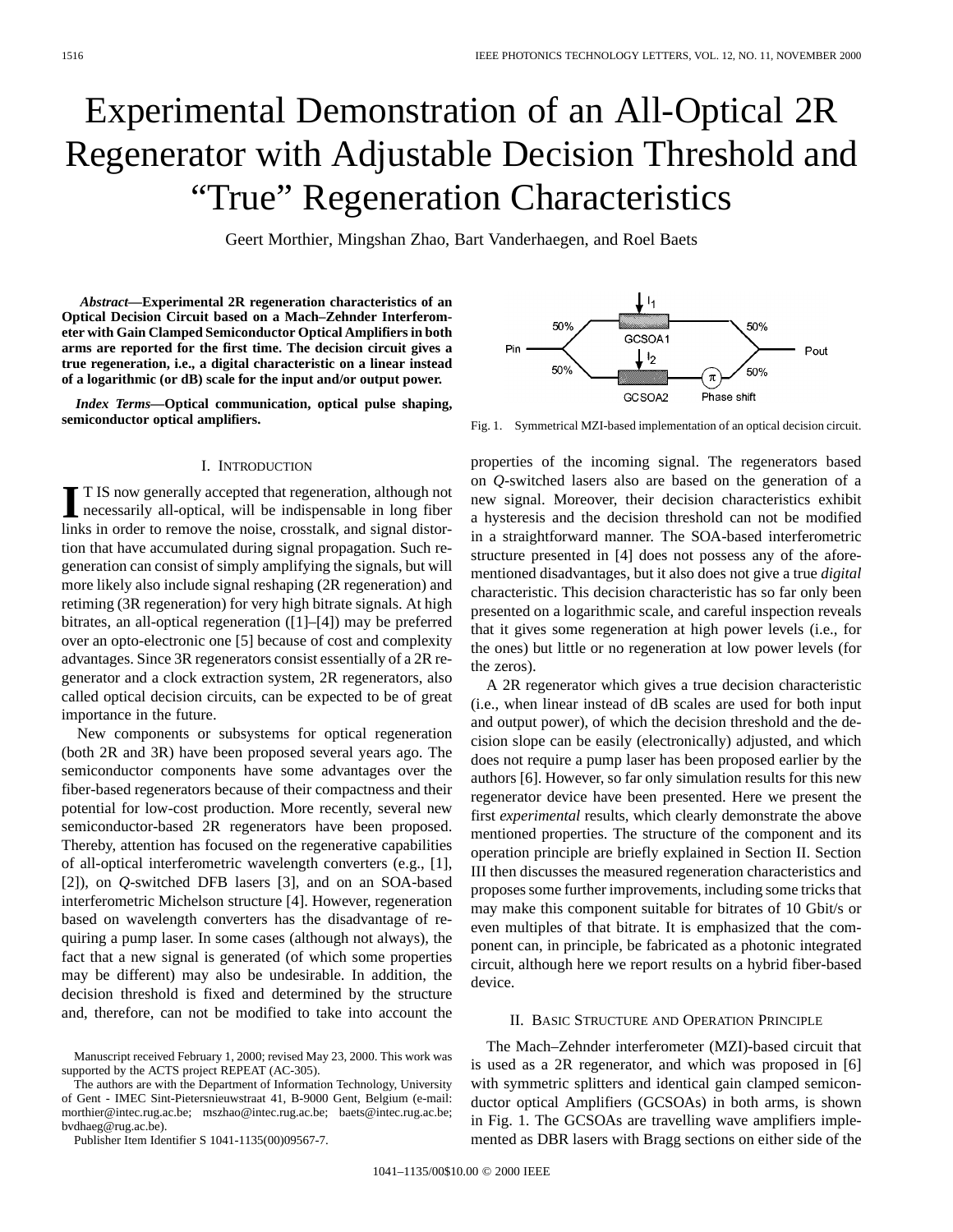

Fig. 2. Experimental regeneration characteristic of a fiber- optic implementation of the regenerator in Fig. 1.

active section and with AR-coating on both facets. Both amplifiers in Fig. 1 are assumed to have a different bias current such that they exhibit equal amplification and phase shift below the saturation power and a different saturation power. It is emphasized once more that an identical amplification for different saturation powers can only be obtained with GCSOAs and not with ordinary travelling wave amplifiers.

The phase difference of  $\pi$  between both interferometer arms implies that a perfect destructive interference (hence, zero output power) is obtained, as long as both amplifiers have equal gain (i.e., as long as none of them is saturated). On the other hand, if both amplifiers are saturated, they both give a different, yet input power independent, output power and the interference results in a constant, nonzero output power at the output of the MZI.

For our experiments, we built a fiber-optic MZI with two considerably different GCSOAs. One of the GCSOAs is a packaged GCSOA with built-in temperature control, while the other GCSOA is a bare chip. The temperature control in the packaged GCSOA was used to obtain the desired phase relationship between both interferometer arms, while the in and out coupling of the bare GCSOA was used to obtain equal amplification in both arms. The complete set- up is covered by a plastic box to avoid output power instabilities due to air flow. The lasing wavelength of the GCSOAs is around 1510 nm, while the signal wavelength is around 1550 nm.

## III. EXPERIMENTAL CHARACTERISTICS OF THE REGENERATOR AND DISCUSSION

Fig. 2 shows the static regeneration characteristic that was found experimentally for a current of  $I_1 = 72$  mA through the GCSOA chip and of  $I_2 = 54$  mA through the packaged GCSOA. Notice that in our set-up, the packaged GCSOA has the highest saturation output power of the two GCSOAs although it has the smallest current. An extinction ratio of 12 dB is obtained for the regeneration characteristic. This rather moderate extinction ratio is due to the difference of about 2 dB in the fiber-to-fiber gain of both GCSOAs in the set-up. This results in an imperfect destructive interference and hence a nonnegligible output power level for small input powers. Also, the state of polarization can differ slightly between the two interfering



Fig. 3. Change of the regeneration characteristic with changing bias current.



Fig. 4. Transient response of laser field and signal output power for a GCSOA (driven at 100 mA) and for rectangular input pulses with 200-MHz repetition rate and an extinction ratio of 10 dB.

fields after propagating through the spacious device. For these reasons, we believe that an integrated version of the regenerator would show improved extinction ratio.

The points  $P_1$  and  $P_2$  in Fig. 2 depend on the bias currents  $I_1$ and  $I_2$  of the two GCSOAs respectively. Changing one or both of the bias currents would allow the adjustment of the decision threshold and/or the slope of the decision characteristic. This is illustrated in Fig. 3 which shows that the decision characteristics for two different values of the bias current  $I_2$  clearly exhibit a different slope.

The regeneration characteristics have not been measured under dynamic conditions and, therefore, it is only possible to give some considerations about the maximum bitrate. In [6], it was found that the relaxation oscillations occurring during the on- and off-switching of the laser mode in the GCSOAs seriously affect the transient behavior of the regenerator. This on- and off-switching corresponds with the amplifier going out and into saturation. Time domain simulations, shown in [6], indicated that the maximum bitrate was limited to about 3 Gbit/s. Preliminary measurements of the dynamic behavior of a single GCSOA, with an input consisting of periodic pulses driving the amplifier into saturation, confirm this prediction. The measurement results, shown in Fig. 4 for a GCSOA chip